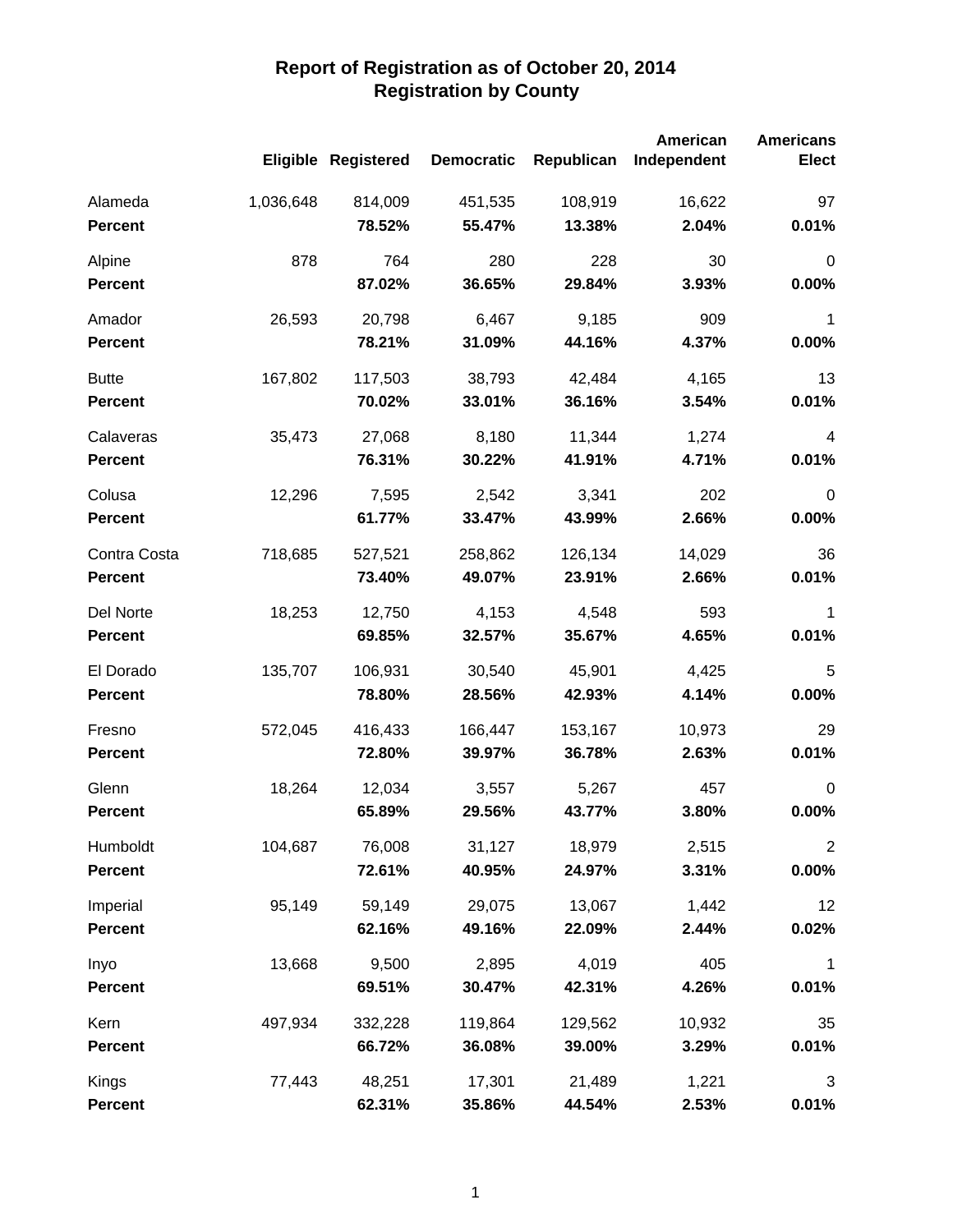|                |        | Peace and   |              |                |                   |
|----------------|--------|-------------|--------------|----------------|-------------------|
|                | Green  | Libertarian | Freedom      | Other          | <b>Preference</b> |
| Alameda        | 10,072 | 4,210       | 2,936        | 46,644         | 172,974           |
| <b>Percent</b> | 1.24%  | 0.52%       | 0.36%        | 5.73%          | 21.25%            |
| Alpine         | 13     | 6           | $\mathbf{1}$ | $\overline{7}$ | 199               |
| <b>Percent</b> | 1.70%  | 0.79%       | 0.13%        | 0.92%          | 26.05%            |
| Amador         | 119    | 224         | 49           | 58             | 3,786             |
| <b>Percent</b> | 0.57%  | 1.08%       | 0.24%        | 0.28%          | 18.20%            |
| <b>Butte</b>   | 1,446  | 1,245       | 502          | 1,711          | 27,144            |
| <b>Percent</b> | 1.23%  | 1.06%       | 0.43%        | 1.46%          | 23.10%            |
| Calaveras      | 240    | 369         | 99           | 234            | 5,324             |
| <b>Percent</b> | 0.89%  | 1.36%       | 0.37%        | 0.86%          | 19.67%            |
| Colusa         | 21     | 36          | 13           | $\overline{2}$ | 1,438             |
| <b>Percent</b> | 0.28%  | 0.47%       | 0.17%        | 0.03%          | 18.93%            |
| Contra Costa   | 3,347  | 3,161       | 1,174        | 1,343          | 119,435           |
| <b>Percent</b> | 0.63%  | 0.60%       | 0.22%        | 0.25%          | 22.64%            |
| Del Norte      | 97     | 118         | 55           | 176            | 3,009             |
| <b>Percent</b> | 0.76%  | 0.93%       | 0.43%        | 1.38%          | 23.60%            |
| El Dorado      | 848    | 1,217       | 303          | 944            | 22,748            |
| <b>Percent</b> | 0.79%  | 1.14%       | 0.28%        | 0.88%          | 21.27%            |
| Fresno         | 1,514  | 2,166       | 1,108        | 4,975          | 76,054            |
| <b>Percent</b> | 0.36%  | 0.52%       | 0.27%        | 1.19%          | 18.26%            |
| Glenn          | 37     | 87          | 42           | 21             | 2,566             |
| <b>Percent</b> | 0.31%  | 0.72%       | 0.35%        | 0.17%          | 21.32%            |
| Humboldt       | 2,812  | 806         | 365          | 263            | 19,139            |
| <b>Percent</b> | 3.70%  | 1.06%       | 0.48%        | 0.35%          | 25.18%            |
| Imperial       | 140    | 246         | 255          | 367            | 14,545            |
| <b>Percent</b> | 0.24%  | 0.42%       | 0.43%        | 0.62%          | 24.59%            |
| Inyo           | 80     | 80          | 26           | 51             | 1,943             |
| <b>Percent</b> | 0.84%  | 0.84%       | 0.27%        | 0.54%          | 20.45%            |
| Kern           | 811    | 2,231       | 972          | 362            | 67,459            |
| <b>Percent</b> | 0.24%  | 0.67%       | 0.29%        | 0.11%          | 20.31%            |
| Kings          | 90     | 251         | 85           | 144            | 7,667             |
| Percent        | 0.19%  | 0.52%       | 0.18%        | 0.30%          | 15.89%            |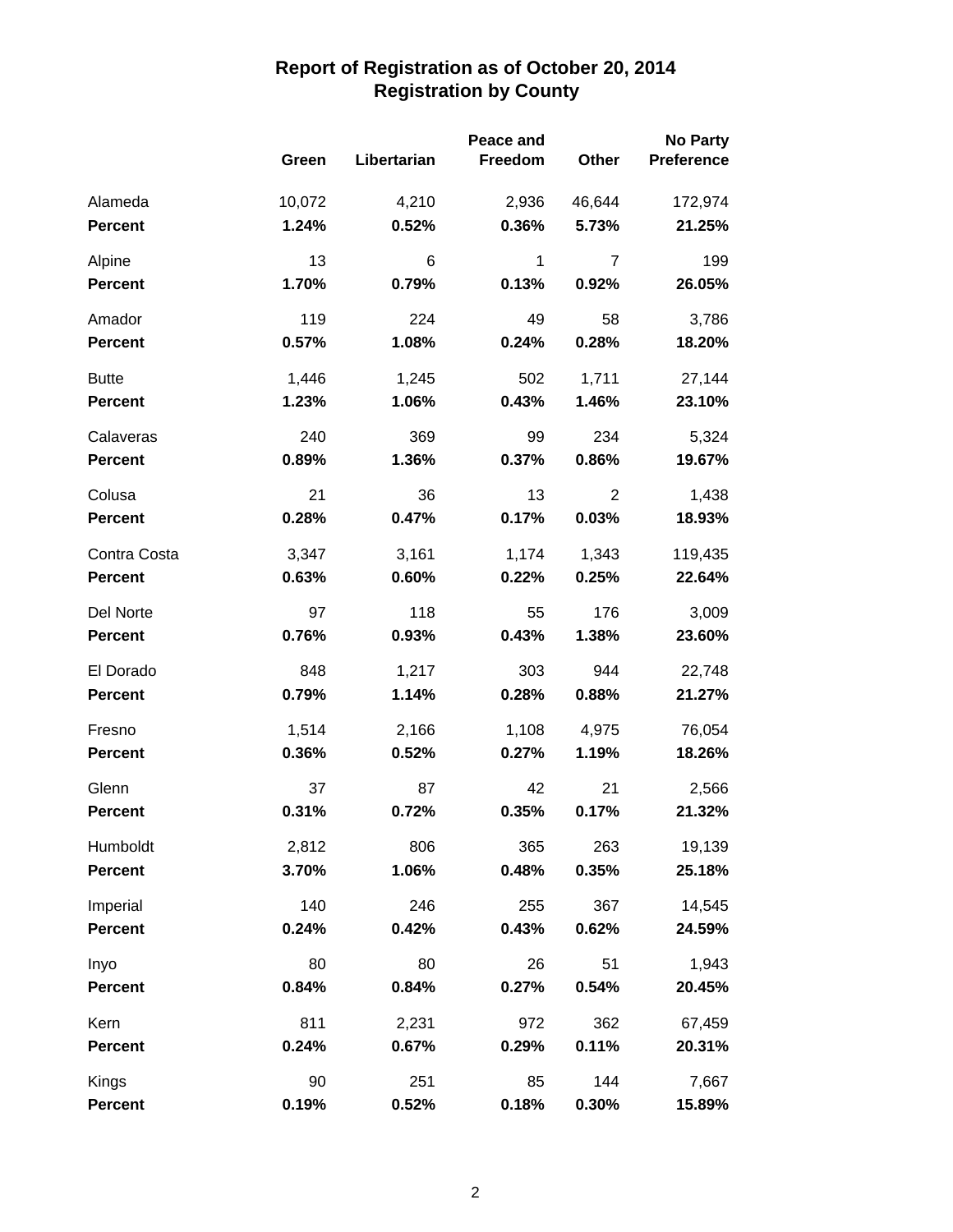|                |           |                            |                   |            | <b>American</b> | <b>Americans</b> |
|----------------|-----------|----------------------------|-------------------|------------|-----------------|------------------|
|                |           | <b>Eligible Registered</b> | <b>Democratic</b> | Republican | Independent     | <b>Elect</b>     |
| Lake           | 49,067    | 33,489                     | 13,017            | 8,857      | 1,395           | 2                |
| <b>Percent</b> |           | 68.25%                     | 38.87%            | 26.45%     | 4.17%           | 0.01%            |
| Lassen         | 17,174    | 12,895                     | 3,040             | 6,202      | 686             | 3                |
| <b>Percent</b> |           | 75.08%                     | 23.58%            | 48.10%     | 5.32%           | 0.02%            |
| Los Angeles    | 6,096,320 | 4,897,915                  | 2,473,691         | 1,010,254  | 111,365         | 2,651            |
| <b>Percent</b> |           | 80.34%                     | 50.50%            | 20.63%     | 2.27%           | 0.05%            |
| Madera         | 85,976    | 52,494                     | 17,354            | 22,577     | 1,654           | 3                |
| <b>Percent</b> |           | 61.06%                     | 33.06%            | 43.01%     | 3.15%           | 0.01%            |
| Marin          | 176,922   | 148,976                    | 80,796            | 26,237     | 3,299           | 9                |
| <b>Percent</b> |           | 84.20%                     | 54.23%            | 17.61%     | 2.21%           | 0.01%            |
| Mariposa       | 15,290    | 10,501                     | 3,067             | 4,603      | 477             | 1                |
| <b>Percent</b> |           | 68.68%                     | 29.21%            | 43.83%     | 4.54%           | 0.01%            |
| Mendocino      | 64,404    | 47,502                     | 21,620            | 10,036     | 1,692           | $\overline{2}$   |
| <b>Percent</b> |           | 73.76%                     | 45.51%            | 21.13%     | 3.56%           | $0.00\%$         |
| Merced         | 151,262   | 95,452                     | 40,451            | 31,322     | 2,989           | $\,6$            |
| <b>Percent</b> |           | 63.10%                     | 42.38%            | 32.81%     | 3.13%           | 0.01%            |
| Modoc          | 6,934     | 5,195                      | 1,269             | 2,573      | 269             | $\mathbf 0$      |
| <b>Percent</b> |           | 74.92%                     | 24.43%            | 49.53%     | 5.18%           | $0.00\%$         |
| Mono           | 9,635     | 5,812                      | 1,908             | 2,012      | 252             | 1                |
| <b>Percent</b> |           | 60.32%                     | 32.83%            | 34.62%     | 4.34%           | 0.02%            |
| Monterey       | 235,827   | 165,731                    | 83,386            | 39,634     | 3,956           | 12               |
| <b>Percent</b> |           | 70.28%                     | 50.31%            | 23.91%     | 2.39%           | 0.01%            |
| Napa           | 91,531    | 70,493                     | 32,290            | 18,335     | 2,208           | 5                |
| <b>Percent</b> |           | 77.02%                     | 45.81%            | 26.01%     | 3.13%           | 0.01%            |
| Nevada         | 76,731    | 61,690                     | 20,029            | 22,187     | 2,380           | $\overline{2}$   |
| <b>Percent</b> |           | 80.40%                     | 32.47%            | 35.97%     | 3.86%           | 0.00%            |
| Orange         | 1,963,747 | 1,424,216                  | 454,810           | 579,912    | 37,991          | 261              |
| <b>Percent</b> |           | 72.53%                     | 31.93%            | 40.72%     | 2.67%           | 0.02%            |
| Placer         | 259,591   | 200,422                    | 55,115            | 92,447     | 4,797           | 17               |
| <b>Percent</b> |           | 77.21%                     | 27.50%            | 46.13%     | 2.39%           | 0.01%            |
| Plumas         | 15,299    | 11,831                     | 3,566             | 5,016      | 606             | $\overline{2}$   |
| <b>Percent</b> |           | 77.33%                     | 30.14%            | 42.40%     | 5.12%           | 0.02%            |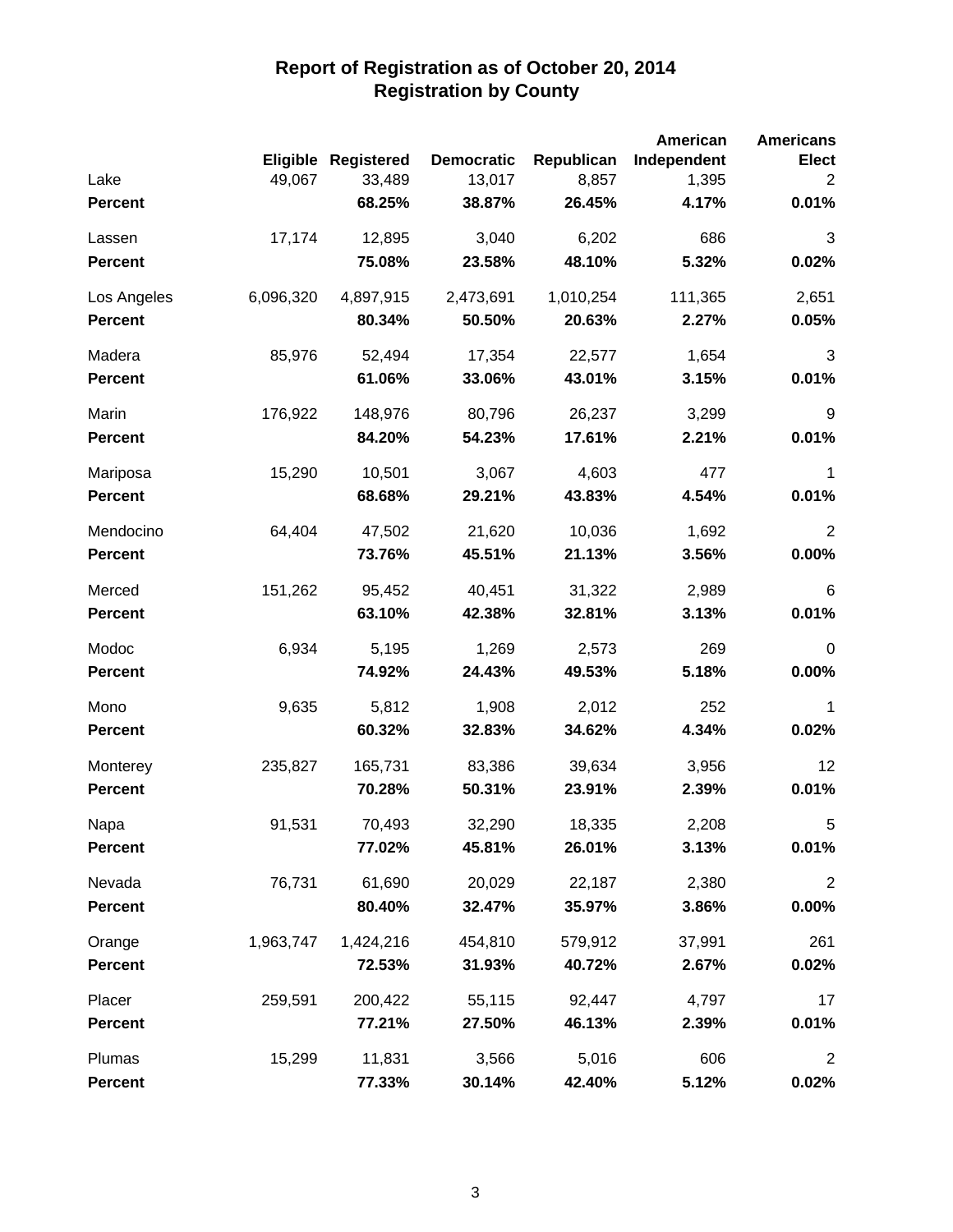|                |        |             | Peace and |        | <b>No Party</b>   |
|----------------|--------|-------------|-----------|--------|-------------------|
|                | Green  | Libertarian | Freedom   | Other  | <b>Preference</b> |
| Lake           | 479    | 381         | 176       | 80     | 9,102             |
| <b>Percent</b> | 1.43%  | 1.14%       | 0.53%     | 0.24%  | 27.18%            |
| Lassen         | 37     | 101         | 40        | 77     | 2,709             |
| <b>Percent</b> | 0.29%  | 0.78%       | 0.31%     | 0.60%  | 21.01%            |
| Los Angeles    | 25,072 | 27,999      | 36,003    | 42,703 | 1,168,177         |
| <b>Percent</b> | 0.51%  | 0.57%       | 0.74%     | 0.87%  | 23.85%            |
| Madera         | 206    | 307         | 148       | 171    | 10,074            |
| <b>Percent</b> | 0.39%  | 0.58%       | 0.28%     | 0.33%  | 19.19%            |
| Marin          | 2,064  | 884         | 276       | 514    | 34,897            |
| <b>Percent</b> | 1.39%  | 0.59%       | 0.19%     | 0.35%  | 23.42%            |
| Mariposa       | 111    | 108         | 29        | 185    | 1,920             |
| <b>Percent</b> | 1.06%  | 1.03%       | 0.28%     | 1.76%  | 18.28%            |
| Mendocino      | 1,791  | 460         | 281       | 183    | 11,437            |
| <b>Percent</b> | 3.77%  | 0.97%       | 0.59%     | 0.39%  | 24.08%            |
| Merced         | 494    | 559         | 339       | 218    | 19,074            |
| <b>Percent</b> | 0.52%  | 0.59%       | 0.36%     | 0.23%  | 19.98%            |
| Modoc          | 26     | 44          | 11        | 7      | 996               |
| <b>Percent</b> | 0.50%  | 0.85%       | 0.21%     | 0.13%  | 19.17%            |
| Mono           | 58     | 42          | 18        | 0      | 1,521             |
| <b>Percent</b> | 1.00%  | 0.72%       | 0.31%     | 0.00%  | 26.17%            |
| Monterey       | 1,084  | 918         | 463       | 231    | 36,047            |
| <b>Percent</b> | 0.65%  | 0.55%       | 0.28%     | 0.14%  | 21.75%            |
| Napa           | 787    | 521         | 197       | 444    | 15,706            |
| <b>Percent</b> | 1.12%  | 0.74%       | 0.28%     | 0.63%  | 22.28%            |
| Nevada         | 1,376  | 725         | 192       | 138    | 14,661            |
| <b>Percent</b> | 2.23%  | 1.18%       | 0.31%     | 0.22%  | 23.77%            |
| Orange         | 5,638  | 12,059      | 3,595     | 4,820  | 325,130           |
| <b>Percent</b> | 0.40%  | 0.85%       | 0.25%     | 0.34%  | 22.83%            |
| Placer         | 1,055  | 2,732       | 469       | 682    | 43,108            |
| <b>Percent</b> | 0.53%  | 1.36%       | 0.23%     | 0.34%  | 21.51%            |
| Plumas         | 83     | 114         | 43        | 4      | 2,397             |
| <b>Percent</b> | 0.70%  | 0.96%       | 0.36%     | 0.03%  | 20.26%            |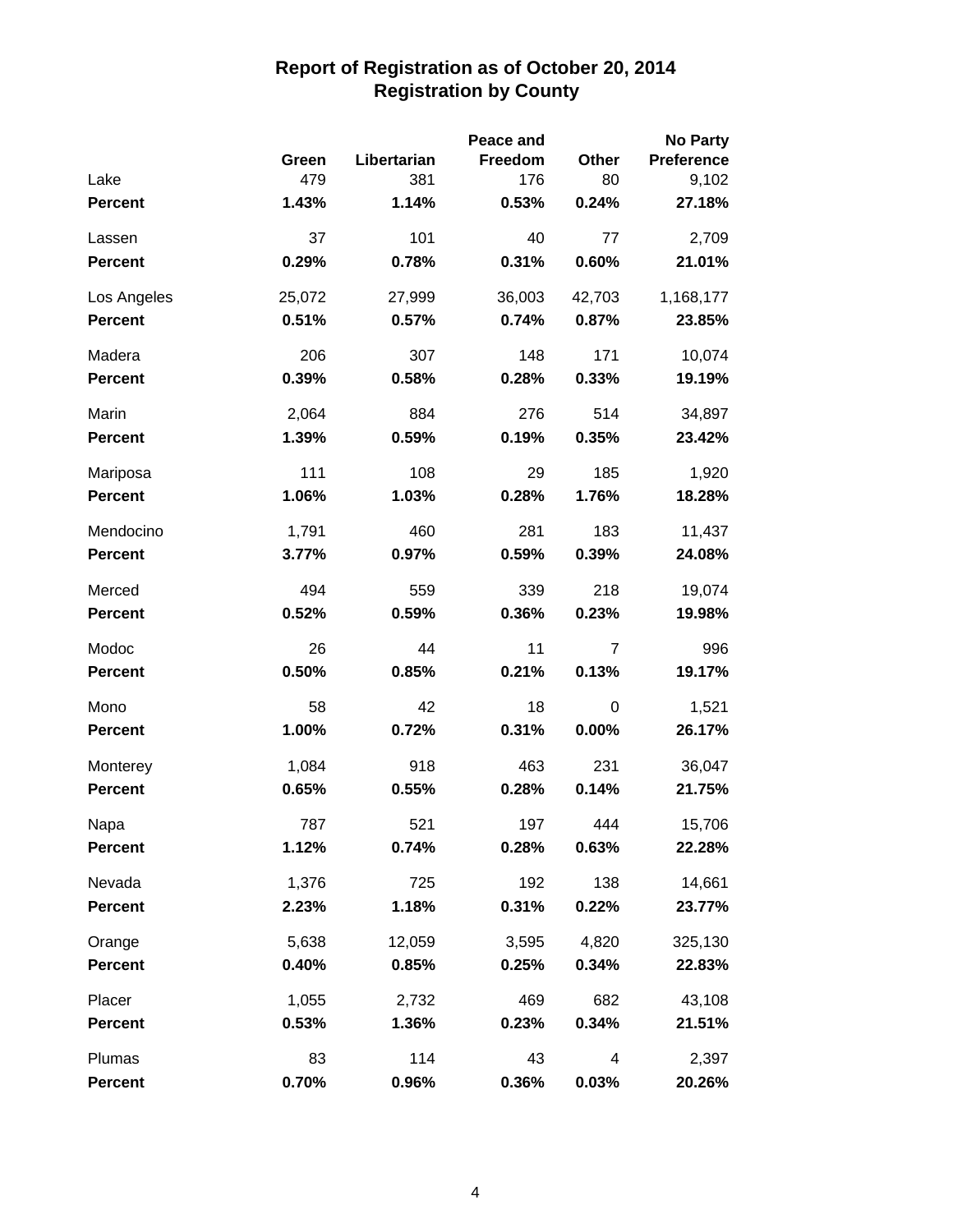|                 |           |                            |                   |            | <b>American</b> | <b>Americans</b> |
|-----------------|-----------|----------------------------|-------------------|------------|-----------------|------------------|
|                 |           | <b>Eligible Registered</b> | <b>Democratic</b> | Republican | Independent     | <b>Elect</b>     |
| Riverside       | 1,394,302 | 891,575                    | 316,380           | 352,831    | 27,719          | 89               |
| <b>Percent</b>  |           | 63.94%                     | 35.49%            | 39.57%     | 3.11%           | 0.01%            |
| Sacramento      | 961,112   | 683,632                    | 295,022           | 208,658    | 20,576          | 68               |
| <b>Percent</b>  |           | 71.13%                     | 43.16%            | 30.52%     | 3.01%           | 0.01%            |
| San Benito      | 34,594    | 24,251                     | 11,032            | 6,975      | 614             | 3                |
| <b>Percent</b>  |           | 70.10%                     | 45.49%            | 28.76%     | 2.53%           | 0.01%            |
| San Bernardino  | 1,273,684 | 851,684                    | 325,196           | 294,381    | 30,953          | 111              |
| <b>Percent</b>  |           | 66.87%                     | 38.18%            | 34.56%     | 3.63%           | 0.01%            |
| San Diego       | 2,135,863 | 1,546,924                  | 536,300           | 506,078    | 52,982          | 151              |
| <b>Percent</b>  |           | 72.43%                     | 34.67%            | 32.72%     | 3.42%           | 0.01%            |
| San Francisco   | 625,446   | 433,844                    | 241,480           | 36,012     | 7,631           | 27               |
| <b>Percent</b>  |           | 69.37%                     | 55.66%            | 8.30%      | 1.76%           | 0.01%            |
| San Joaquin     | 428,595   | 297,425                    | 126,070           | 103,124    | 8,016           | 32               |
| <b>Percent</b>  |           | 69.40%                     | 42.39%            | 34.67%     | 2.70%           | 0.01%            |
| San Luis Obispo | 202,600   | 150,139                    | 49,692            | 59,193     | 4,397           | 7                |
| <b>Percent</b>  |           | 74.11%                     | 33.10%            | 39.43%     | 2.93%           | 0.00%            |
| San Mateo       | 490,797   | 355,598                    | 180,459           | 66,325     | 7,708           | 20               |
| <b>Percent</b>  |           | 72.45%                     | 50.75%            | 18.65%     | 2.17%           | 0.01%            |
| Santa Barbara   | 281,167   | 196,998                    | 79,392            | 58,202     | 5,317           | 14               |
| <b>Percent</b>  |           | 70.06%                     | 40.30%            | 29.54%     | 2.70%           | 0.01%            |
| Santa Clara     | 1,157,944 | 805,502                    | 357,873           | 176,159    | 17,023          | 51               |
| <b>Percent</b>  |           | 69.56%                     | 44.43%            | 21.87%     | 2.11%           | 0.01%            |
| Santa Cruz      | 187,844   | 142,316                    | 76,645            | 22,961     | 3,444           | 10               |
| <b>Percent</b>  |           | 75.76%                     | 53.86%            | 16.13%     | 2.42%           | 0.01%            |
| Shasta          | 135,199   | 97,933                     | 25,022            | 44,190     | 3,924           | $9\,$            |
| <b>Percent</b>  |           | 72.44%                     | 25.55%            | 45.12%     | 4.01%           | 0.01%            |
| Sierra          | 2,502     | 2,229                      | 623               | 902        | 138             | $\pmb{0}$        |
| <b>Percent</b>  |           | 89.09%                     | 27.95%            | 40.47%     | 6.19%           | $0.00\%$         |
| Siskiyou        | 35,187    | 24,840                     | 7,738             | 9,917      | 1,135           | $\mathbf{1}$     |
| <b>Percent</b>  |           | 70.59%                     | 31.15%            | 39.92%     | 4.57%           | 0.00%            |
| Solano          | 284,151   | 200,147                    | 96,119            | 48,815     | 5,800           | 15               |
| <b>Percent</b>  |           | 70.44%                     | 48.02%            | 24.39%     | 2.90%           | 0.01%            |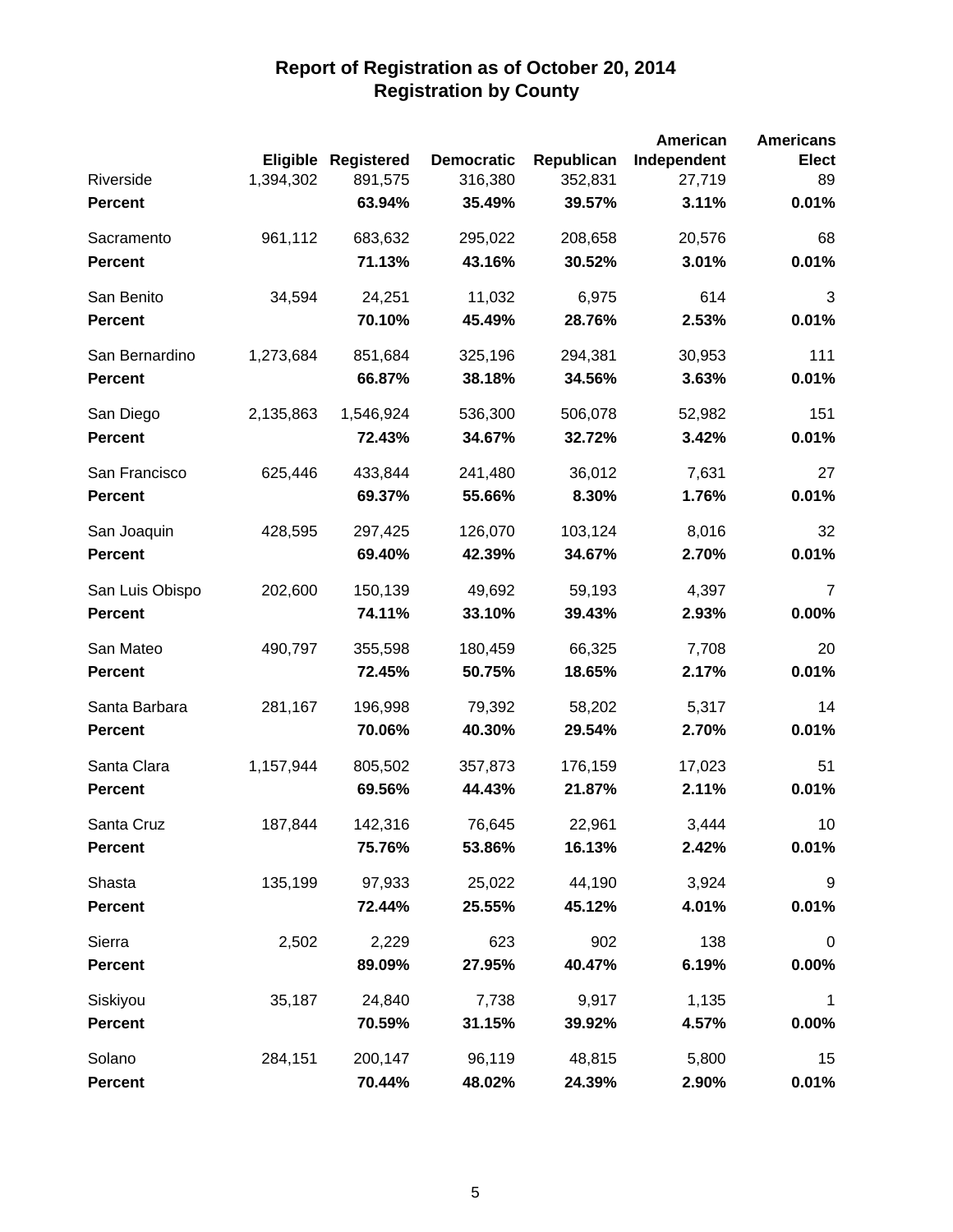|                 |       |             | Peace and |       | <b>No Party</b>   |
|-----------------|-------|-------------|-----------|-------|-------------------|
|                 | Green | Libertarian | Freedom   | Other | <b>Preference</b> |
| Riverside       | 2,679 | 5,681       | 3,158     | 7,199 | 175,839           |
| <b>Percent</b>  | 0.30% | 0.64%       | 0.35%     | 0.81% | 19.72%            |
| Sacramento      | 3,942 | 5,091       | 5,511     | 1,439 | 143,325           |
| <b>Percent</b>  | 0.58% | 0.74%       | 0.81%     | 0.21% | 20.97%            |
| San Benito      | 133   | 137         | 60        | 393   | 4,904             |
| <b>Percent</b>  | 0.55% | 0.56%       | 0.25%     | 1.62% | 20.22%            |
| San Bernardino  | 3,109 | 5,451       | 4,023     | 1,988 | 186,472           |
| <b>Percent</b>  | 0.37% | 0.64%       | 0.47%     | 0.23% | 21.89%            |
| San Diego       | 7,817 | 12,865      | 4,260     | 5,571 | 420,900           |
| <b>Percent</b>  | 0.51% | 0.83%       | 0.28%     | 0.36% | 27.21%            |
| San Francisco   | 6,788 | 2,783       | 1,418     | 2,376 | 135,329           |
| <b>Percent</b>  | 1.56% | 0.64%       | 0.33%     | 0.55% | 31.19%            |
| San Joaquin     | 865   | 1,592       | 925       | 1,355 | 55,446            |
| <b>Percent</b>  | 0.29% | 0.54%       | 0.31%     | 0.46% | 18.64%            |
| San Luis Obispo | 1,287 | 1,340       | 332       | 1,806 | 32,085            |
| <b>Percent</b>  | 0.86% | 0.89%       | 0.22%     | 1.20% | 21.37%            |
| San Mateo       | 2,454 | 1,982       | 780       | 866   | 95,004            |
| <b>Percent</b>  | 0.69% | 0.56%       | 0.22%     | 0.24% | 26.72%            |
| Santa Barbara   | 1,508 | 1,515       | 473       | 2,169 | 48,408            |
| <b>Percent</b>  | 0.77% | 0.77%       | 0.24%     | 1.10% | 24.57%            |
| Santa Clara     | 4,266 | 5,129       | 2,180     | 1,454 | 241,367           |
| <b>Percent</b>  | 0.53% | 0.64%       | 0.27%     | 0.18% | 29.96%            |
| Santa Cruz      | 2,753 | 1,309       | 530       | 717   | 33,947            |
| <b>Percent</b>  | 1.93% | 0.92%       | 0.37%     | 0.50% | 23.85%            |
| Shasta          | 458   | 958         | 329       | 399   | 22,644            |
| <b>Percent</b>  | 0.47% | 0.98%       | 0.34%     | 0.41% | 23.12%            |
| Sierra          | 23    | 29          | 6         | 55    | 453               |
| <b>Percent</b>  | 1.03% | 1.30%       | 0.27%     | 2.47% | 20.32%            |
| Siskiyou        | 198   | 277         | 93        | 56    | 5,425             |
| <b>Percent</b>  | 0.80% | 1.12%       | 0.37%     | 0.23% | 21.84%            |
| Solano          | 854   | 1,203       | 531       | 925   | 45,885            |
| <b>Percent</b>  | 0.43% | 0.60%       | 0.27%     | 0.46% | 22.93%            |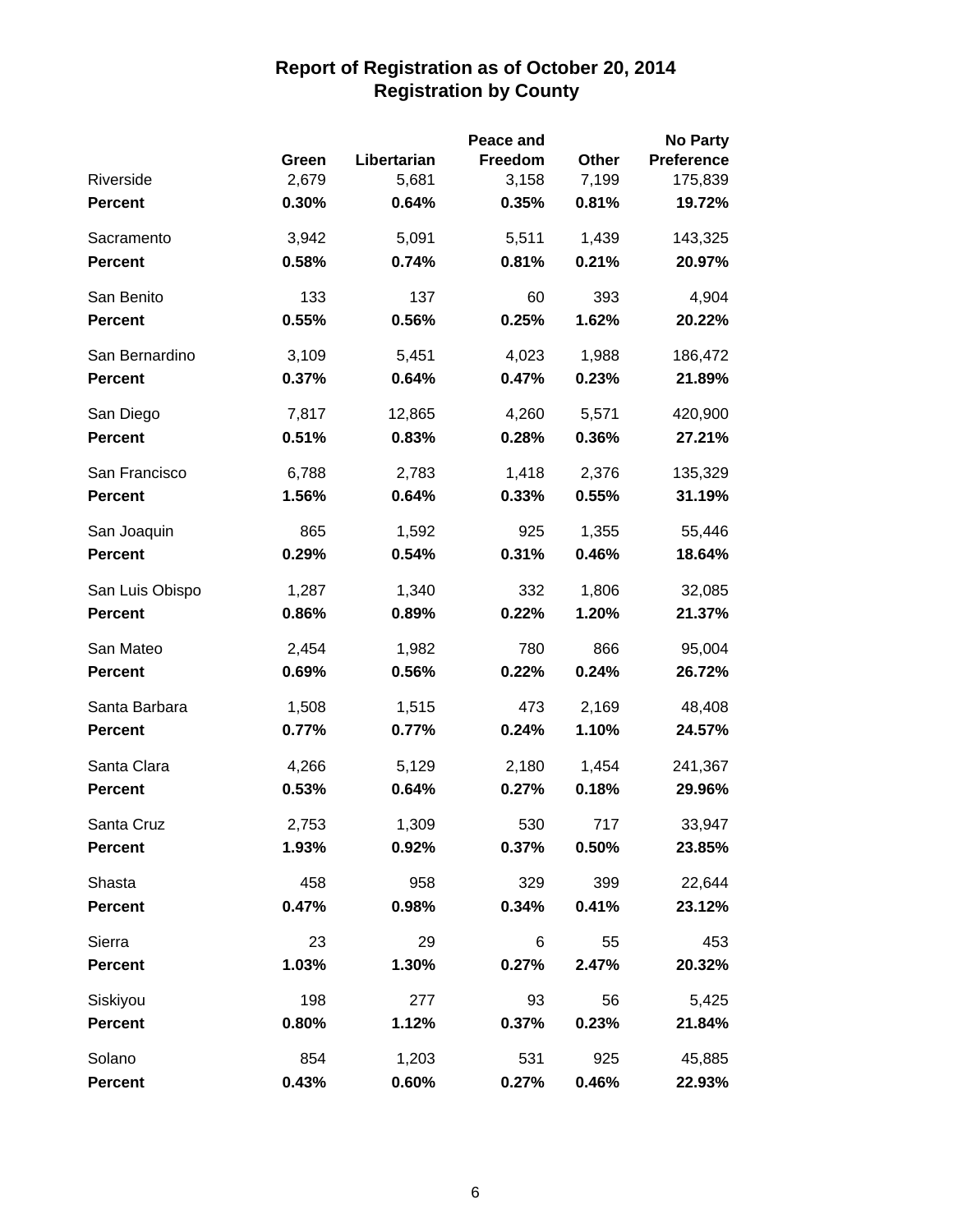|                    |            |                     |                   |            | <b>American</b> | <b>Americans</b> |
|--------------------|------------|---------------------|-------------------|------------|-----------------|------------------|
|                    |            | Eligible Registered | <b>Democratic</b> | Republican | Independent     | <b>Elect</b>     |
| Sonoma             | 341,804    | 244,448             | 126,011           | 51,577     | 6,268           | $\overline{7}$   |
| <b>Percent</b>     |            | 71.52%              | 51.55%            | 21.10%     | 2.56%           | 0.00%            |
| Stanislaus         | 326,747    | 214,209             | 78,884            | 88,364     | 6,008           | 27               |
| <b>Percent</b>     |            | 65.56%              | 36.83%            | 41.25%     | 2.80%           | 0.01%            |
| Sutter             | 59,786     | 41,608              | 13,280            | 18,015     | 1,368           | $\overline{a}$   |
| <b>Percent</b>     |            | 69.59%              | 31.92%            | 43.30%     | 3.29%           | 0.01%            |
| Tehama             | 43,727     | 30,169              | 8,653             | 13,020     | 1,548           | 3                |
| <b>Percent</b>     |            | 68.99%              | 28.68%            | 43.16%     | 5.13%           | 0.01%            |
| <b>Trinity</b>     | 11,089     | 7,213               | 2,366             | 2,420      | 369             | $\mathbf 0$      |
| <b>Percent</b>     |            | 65.05%              | 32.80%            | 33.55%     | 5.12%           | 0.00%            |
| Tulare             | 256,248    | 137,695             | 43,265            | 63,249     | 4,699           | 27               |
| <b>Percent</b>     |            | 53.74%              | 31.42%            | 45.93%     | 3.41%           | 0.02%            |
| Tuolumne           | 39,669     | 29,274              | 9,202             | 12,276     | 1,246           | $\mathbf 0$      |
| <b>Percent</b>     |            | 73.80%              | 31.43%            | 41.93%     | 4.26%           | 0.00%            |
| Ventura            | 542,109    | 433,064             | 169,789           | 148,095    | 11,384          | 24               |
| <b>Percent</b>     |            | 79.89%              | 39.21%            | 34.20%     | 2.63%           | 0.01%            |
| Yolo               | 140,889    | 101,032             | 46,983            | 23,390     | 2,869           | $\overline{4}$   |
| <b>Percent</b>     |            | 71.71%              | 46.50%            | 23.15%     | 2.84%           | 0.00%            |
| Yuba               | 47,855     | 26,918              | 8,180             | 10,455     | 1,331           | $\overline{2}$   |
| <b>Percent</b>     |            | 56.25%              | 30.39%            | 38.84%     | 4.94%           | 0.01%            |
| <b>State Total</b> | 24,288,145 | 17,803,823          | 7,708,683         | 5,005,422  | 480,677         | 3,922            |
| <b>Percent</b>     |            | 73.30%              | 43.30%            | 28.11%     | 2.70%           | 0.02%            |